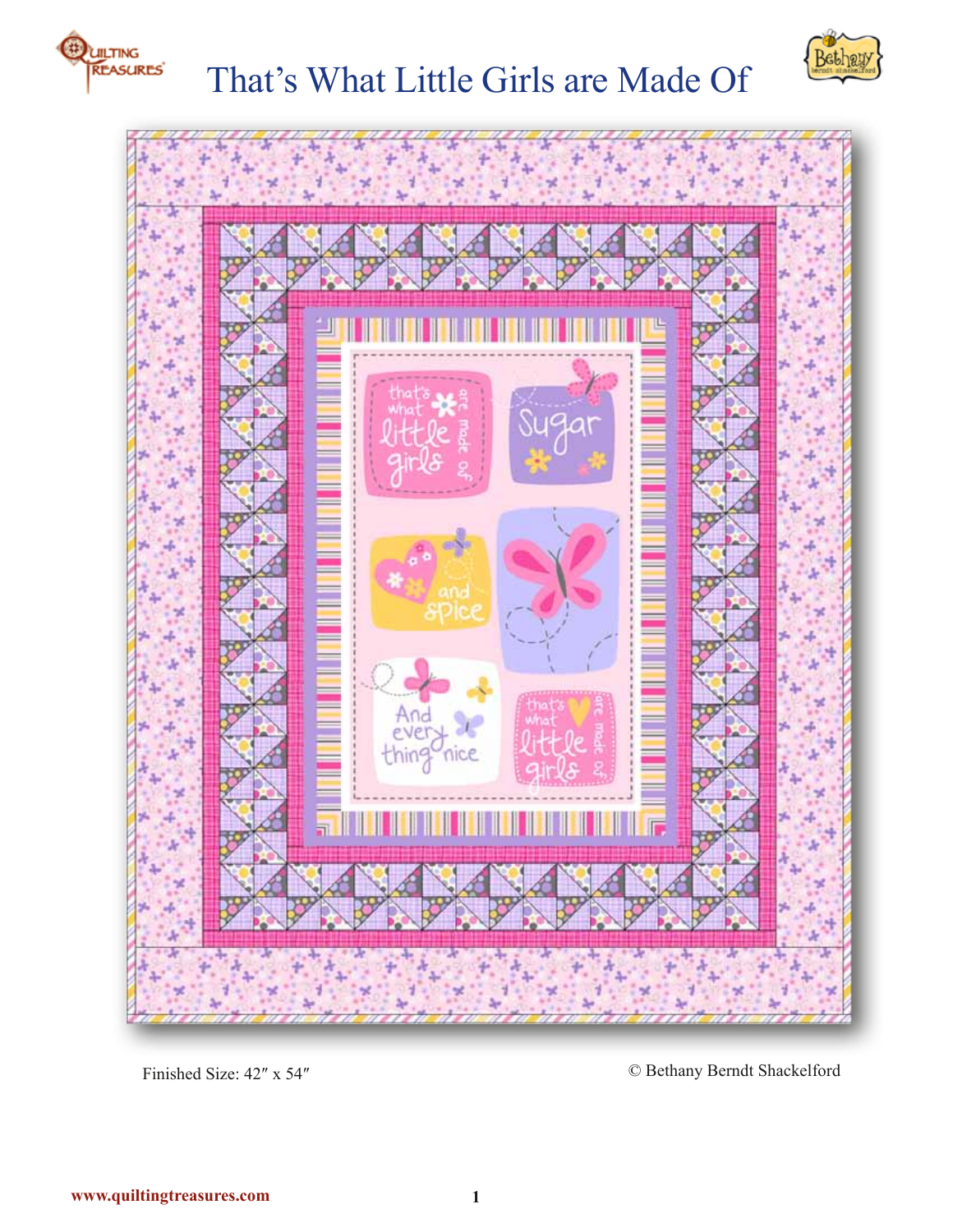

# That's What Little Girls are Made Of





| <b>FABRIC</b><br><b>REQUIREMENTS</b> |                |
|--------------------------------------|----------------|
| Design                               | Yards          |
| 22590P                               | 1 panel        |
| 22594Z                               | $\frac{3}{8}$  |
| 22594K                               | $\frac{3}{8}$  |
| 22595V                               | $\frac{1}{2}$  |
| 22595L                               | $\frac{5}{8}$  |
| 22596P<br>(binding)                  | $^{3}/_{4}$    |
| 22593P                               | $^{3}/_{4}$    |
| 22591P<br>(backing)                  | $3\frac{5}{8}$ |

# **Cutting**

**WOF** = Width Of Fabric.

*Note: Use a ¼″ seam allowance throughout unless otherwise directed.*

# **That's What Little Girls Are Made Of Panel**

• Centering the printed panel, fussy-cut panel to  $22\frac{1}{2}$ " x 33 $\frac{1}{2}$ ".

### **22594Z - White With Dots**

• Cut (3) 2 ⅞″ x **WOF** strips. Recut strips into (34) 2 ⅞″ squares. Cut each square in half on the diagonal to make (68) B triangles.

### **22594K - Dark Dot Print**

• Cut (3) 2 ⅞″ x **WOF** strips. Recut strips into (34) 2 ⅞″ squares. Cut each square in half on the diagonal to make (68) C triangles.

#### **22595V - Pink Check**

- Cut (2)  $1\frac{1}{2}$ " x 33 $\frac{1}{2}$ " strips for inner side border strips.
- Cut (2)  $2''$  x  $24\frac{1}{2}$  strips for inner top and bottom border strips.
- Cut (2)  $1\frac{1}{2}$ " x 34 $\frac{1}{2}$ " strips for outer top and bottom border strips.
- Cut (3)  $1\frac{1}{2}$ " x **WOF** strips for outer side border strips.

## **22595L - Lavender Check**

• Cut (5)  $2\frac{7}{8}$ " x WOF strips. Recut strips into (68)  $2\frac{7}{8}$ " squares. Cut each square in half on the diagonal to make (136) A triangles.

#### **22596P - Coordinating Stripe**

• Cut  $(2)$ <sup>1/2</sup>″-wide bias strips to total 205″ after joining with diagonal seams for binding.

## **22593P - Butterfly Print**

• Cut (5)  $4\frac{1}{2}$ " x **WOF** strips for outer borders.

## **22591P - Patch Print**

• Cut (2) 62″ x **WOF** strips for backing